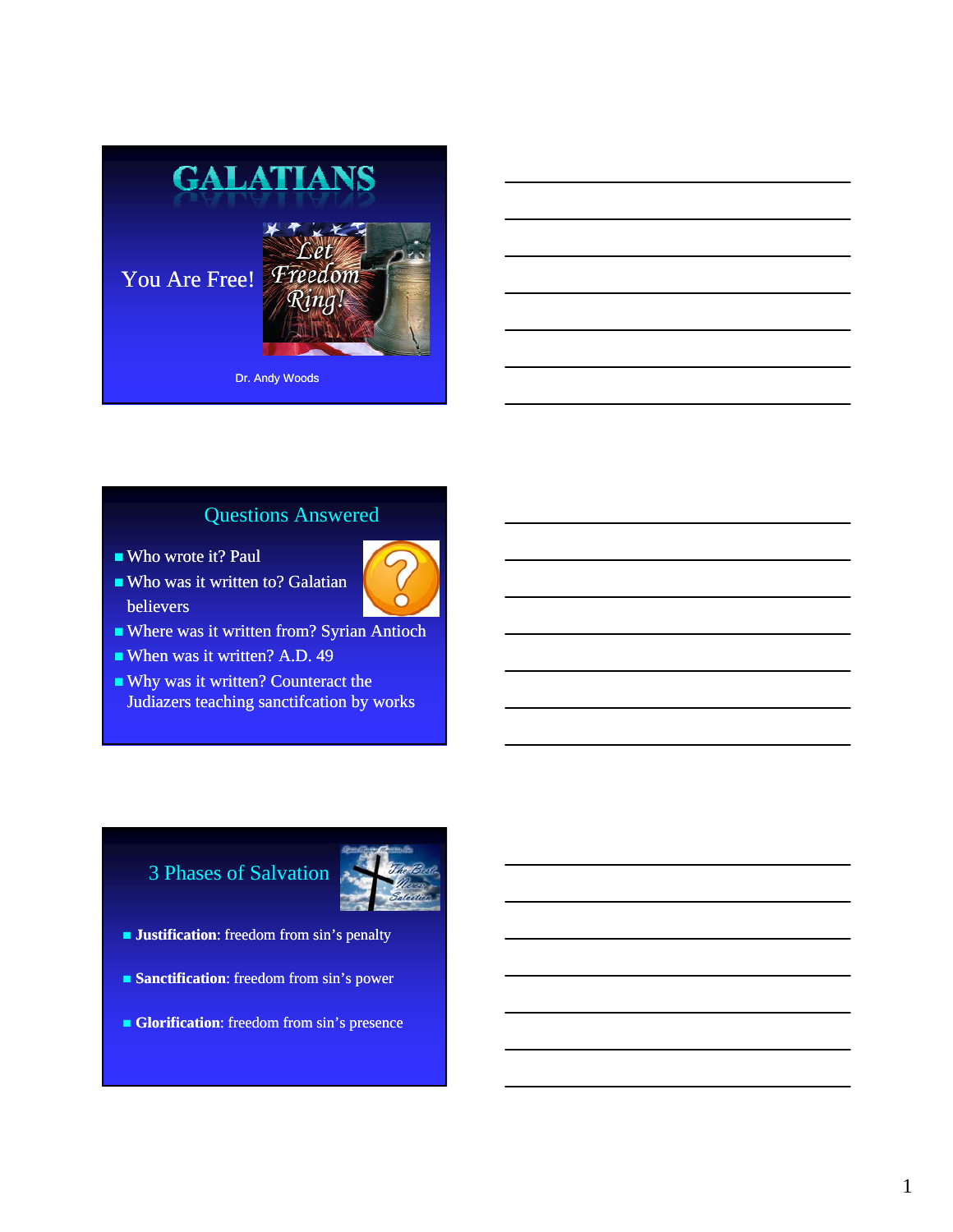- What is it about? Sanctification attained the same way as justification
- How does the book apply to daily life? How to be holy

## Introduction (Gal 1:1-10)

- Greeting (Gal 1:1-2)
- Gospel (Gal 1:3-5)
- Denunciation (Gal 1:6-10)



# Why Ws It Written? Occasion

- Ad hominem attack against Paul
	- $\triangle$  Acts 1:21-22



 $\triangle$  Apostleship (1 Cor 15:8-9)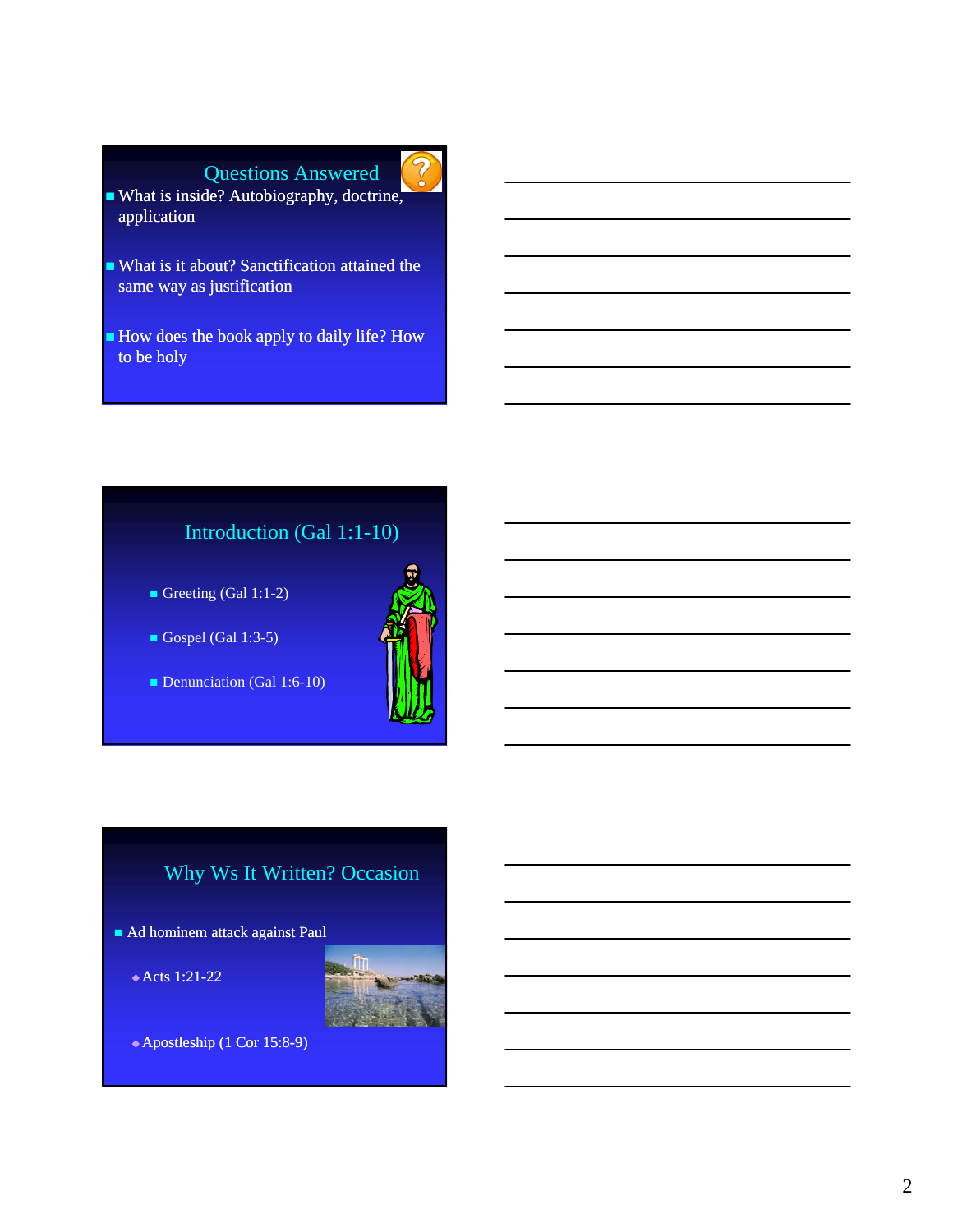## Paul Defends His Apostleship (Gal 1:11—2:21)

- Independence (Gal 1:11-24)
- Interdependence (Gal 2:1-10)
- Rebuke of a lead apostle (Gal 2:11-21)

## Independence (Gal 1:11-24)

 $\blacksquare$  Thesis (Gal 1:11-12)





After conversion (Gal 1:16b-24)

## Outline (Gal 2:1-10)

- **Paul's coming (1)**
- Paul's concern (2)
- $\blacksquare$  Paul's companion (3)
- $\blacksquare$  Paul's conviction (4-5)
- $\blacksquare$  Paul's commission (6-9)
- **Paul's commendation (10)**



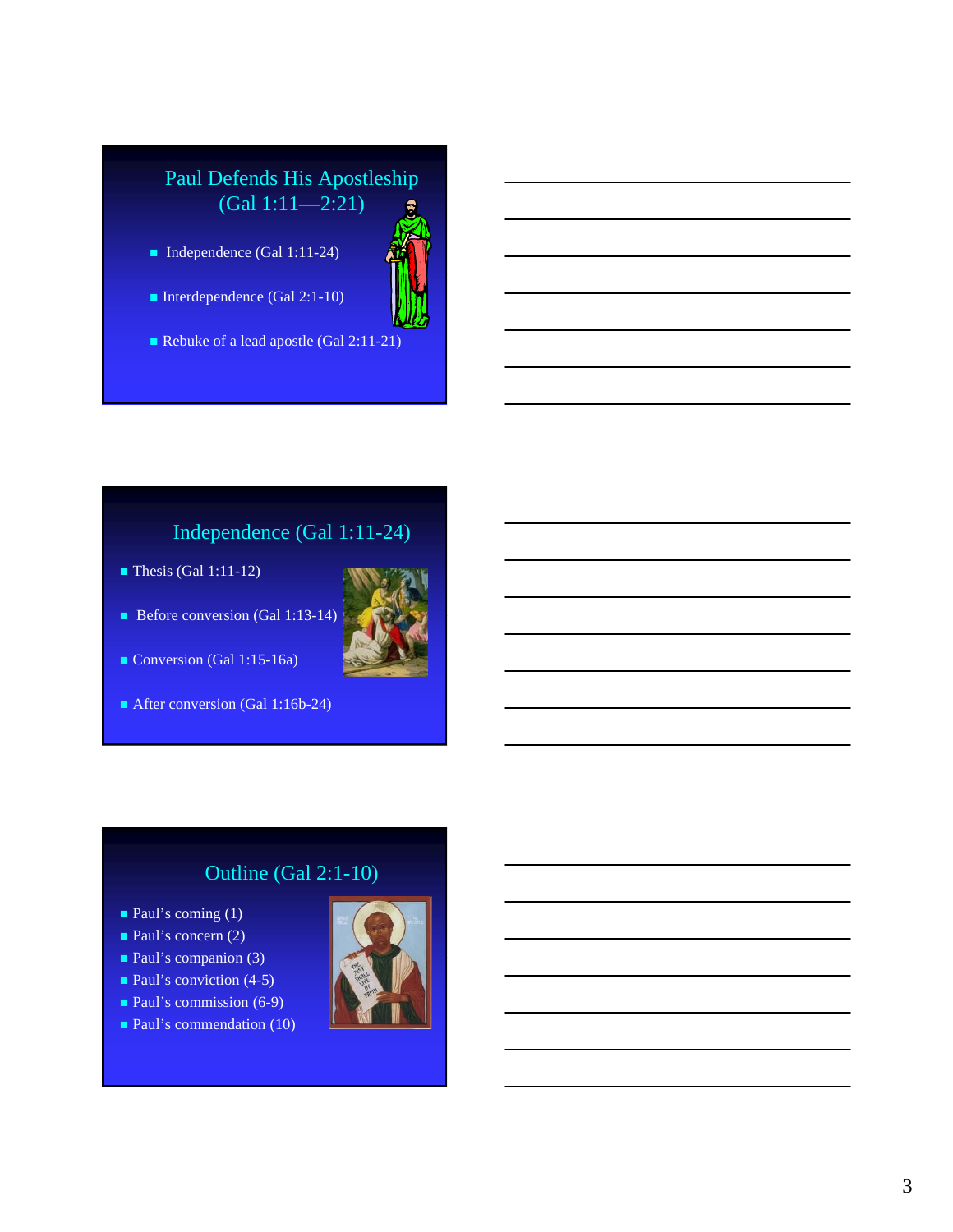## Paul Defends His Apostleship (Gal 1:11—2:21)

- Independence (Gal 1:11-24)
- Interdependence (Gal 2:1-10)
- Rebuke of a lead apostle (Gal 2:11-21)

# Outline (Gal 2:11-21)

- $\blacksquare$  Conflict (11)
- Cause of the conflict  $(12)$



- Consequences of the conflict (13-14)
- Content resulting from the conflict (15-21)

# The Conflict (Gal 2:11)

- Before Acts 15
- After Paul's Ministry in Antioch (Acts 11:25-26)



Peter's three names: Simon, Peter, Cephas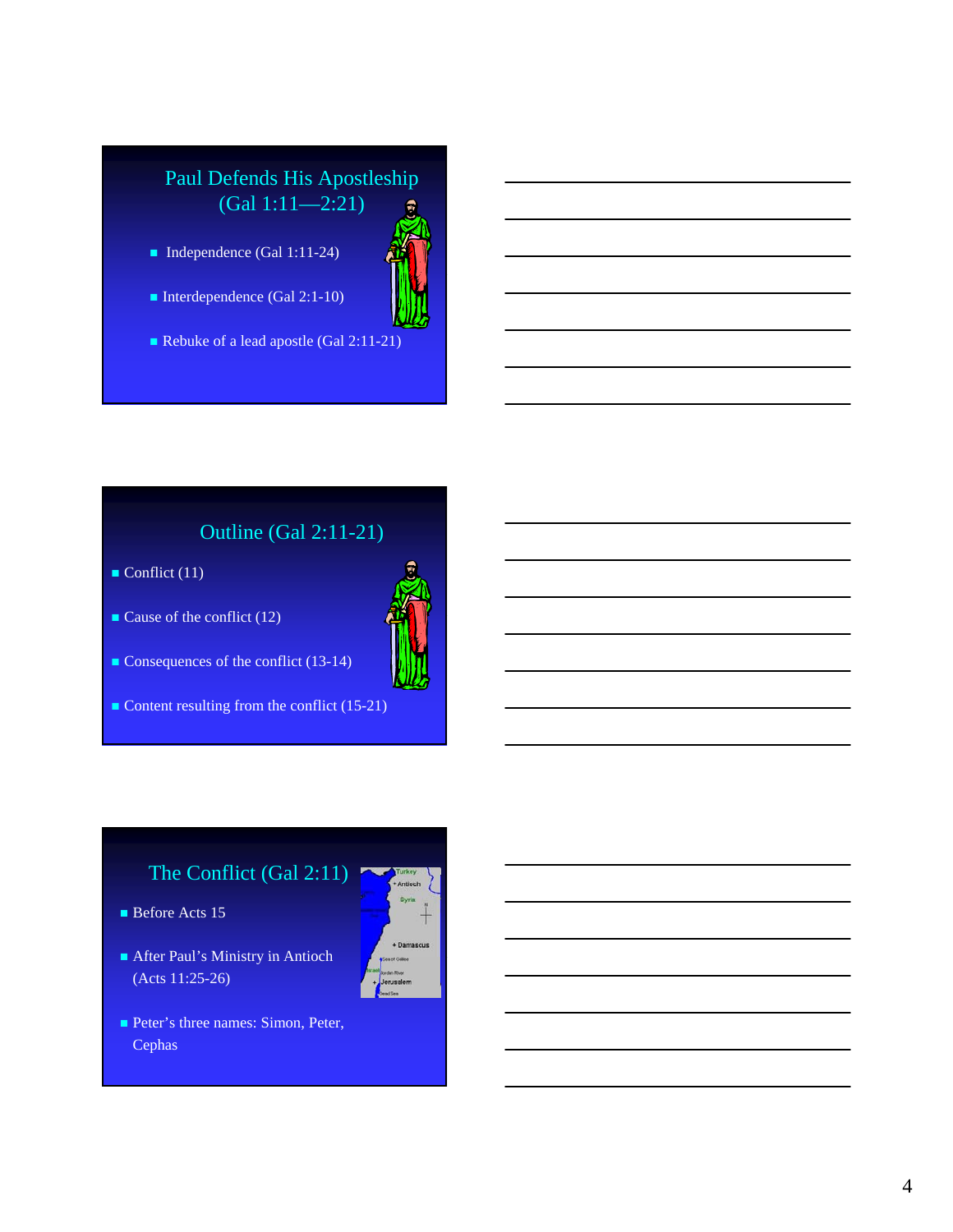## The Cause (Gal 2:12)

**Peter's withdrawal from Gentiles** 



**Fear of man rather than** fear of God (Prov 29:25; Matt 10:28)

### The Consequences (Gal 2:13-14)

- $\blacksquare$  Negative impact on others (13)
- Public sin requiring public confrontation (14)



# The Content (Gal 2:15-21)

- **Justification by faith alone (15-16)**
- Response to charge of license (17-18)



- $\blacksquare$  The believer's union with Christ (19-20)
- Legalists make Christ's death unnecessary (21)